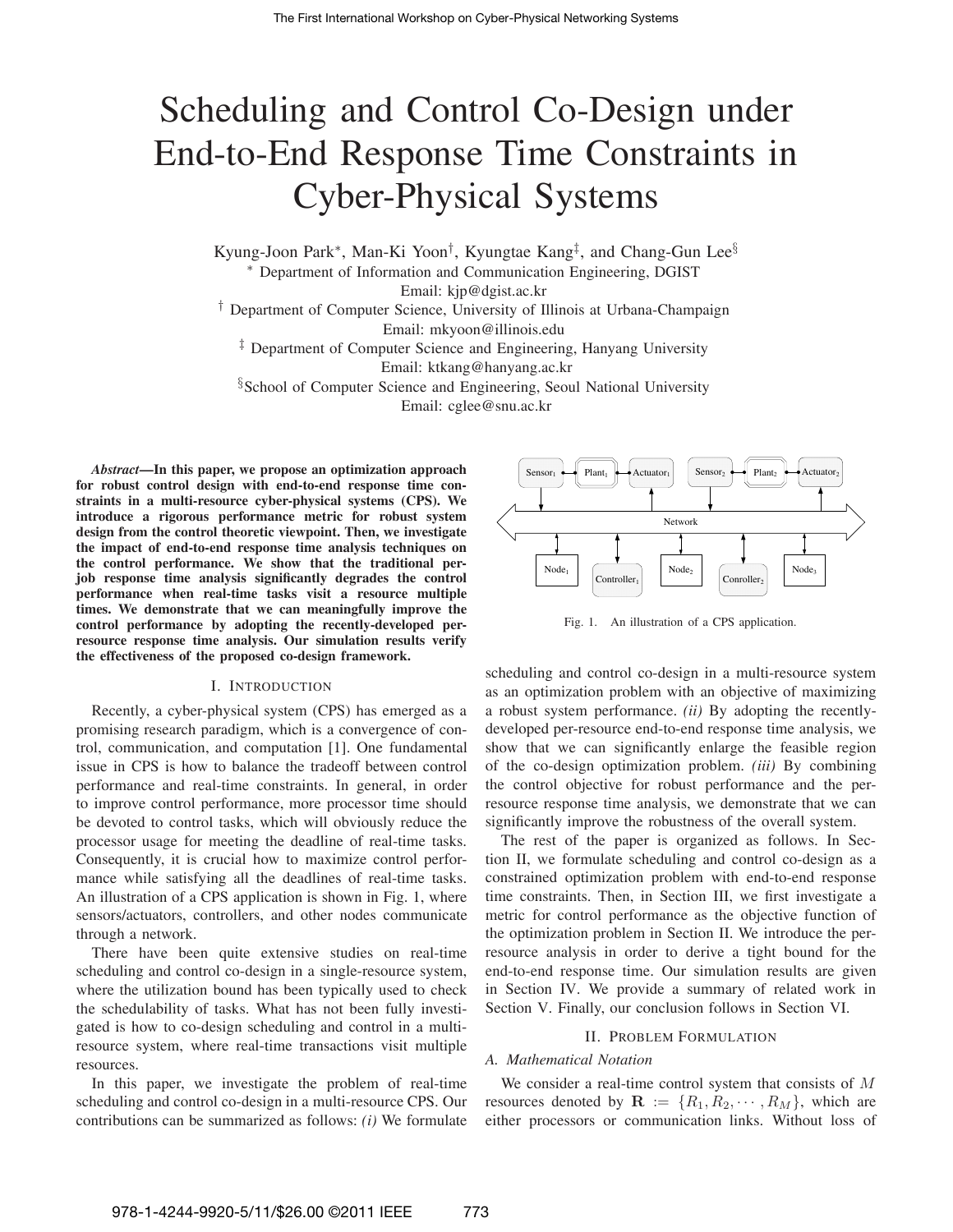generality, we do not distinguish the type of resources under the assumption that every resource schedules its jobs based on the fixed-priority preemptive scheduling. Note that nonpreemptive tasks on communication links can be dealt with by considering one message length as a blocking factor [2].

With this  $M$ -resource real-time system, we assume  $N$  periodic control *transactions* denoted by  $\{\Gamma_1, \Gamma_2, \cdots, \Gamma_N\}$ , where Γ<sub>i</sub> has a higher priority than Γ<sub>j</sub> if  $i < j$ . Each transaction Γ<sub>i</sub> is composed of  $|\Gamma_i|$  *tasks*, denoted by  $\{\tau_{i,1}, \tau_{i,2}, \cdots, \tau_{i,|\Gamma_i|}\}.$ Each task  $\tau_{i,j}, j = 1, \cdots, |\Gamma_i|$  of  $\Gamma_i$  is executed on resource  $r_{i,j} \in \mathbf{R}$  with the worst-case execution time of  $e_{i,j}$ .

The first task  $\tau_{i,1}$  of transaction  $\Gamma_i$  is released with a period of  $p_i$  and the subsequent tasks are released at the completion times of their immediate precedent tasks. Consequently, we can represent  $\Gamma_i$  as follows.

$$
\Gamma_i = (p_i, \{\tau_{i,1} = (r_{i,1}, e_{i,1}), \tau_{i,2} = (r_{i,2}, e_{i,2}), \cdots, \tau_{i,|\Gamma_i|} = (r_{i,|\Gamma_i|}, e_{i,|\Gamma_i|})\}.
$$

Here, we call one occurrence of the sequence  $\tau_{i,1}, \tau_{i,2}, \cdots, \tau_{i,|\Gamma_i|}$  an *instance* of transaction  $\Gamma_i$ . Then, we assume that each instance of  $\Gamma_i$  should be completed in a period, i.e., the end-to-end deadline is equal to the period  $p_i$ . However, it should be noted that our analysis can also be applied in a straightforward manner to the case when the end-to-end deadline is shorter than the period [3].

#### *B. Co-Design Problem Formulation*

For a given set of N periodic transactions  $\{\Gamma_1, \Gamma_2, \cdots, \Gamma_N\}$ over M resources  $\{R_1, R_2, \cdots, R_M\}$ , we consider the problem of how to maximize a certain control performance metric while satisfying the end-to-end schedulability constraints as follows:

maximize 
$$
U(\mathbf{p})
$$
  
subject to  $e2eRspTime_i(\mathbf{p}) \leq p_i, i = 1, \dots, N,$  (1)

where  $\mathbf{p} = (p_1, \dots, p_N)$ ,  $U(\cdot)$ , and  $e2eRspTime_i$  denote the periods of all the transactions, a certain control performance metric, and the end-to-end response time of transaction  $\Gamma_i$ , respectively.

In our formulation of (1), for the schedulability constraints in multi-resource systems, we introduce the end-to-end response time instead of the utilization bound typically used for the single-resource case. Though the utilization bound condition is easy to deal with in analysis because of its simplicity, it is a sufficient condition even in a single-resource system, and may not be sufficient in multi-resource cases.

The control performance of each transaction will typically degrade as its period  $p_i$  increases. In addition, the overall objective function  $U$  in (1) is generally a certain increasing function of the control performance of the individual transactions. Hence, in order to maximize the objective function U, the periods of transactions,  $p_i$ 's, should be decreased as much as possible. However, decreased  $p_i$ 's will result in increase of the end-to-end response times of all lower-priority transactions  $\Gamma_j, i \prec j$ , because smaller  $p_i$ 's will consume more processor time. Consequently, it is of critical importance how to balance this tradeoff between the control performance and the processor usage of control transactions, which is a fundamental issue in CPS.

# III. SYSTEMATIC APPROACH FOR SOLVING THE CO-DESIGN OPTIMIZATION PROBLEM

## *A. Control Problem Formulation and Performance Metric*

Our first task is how to formulate the control problem with a proper performance metric. Here, we aim to design a controller that gives *robust* performance against limitations in implementation such as imprecise actuation and truncation errors. In particular, we adopt the controller design approach in [4].

For control problem formulation, consider that each control transaction  $\Gamma_i$ ,  $i = 1, \dots, N$  controls a single input completely reachable system described by  $n_i$  linear differential equations, where  $n_i$  is called the dimension of the system. The continuous-time system dynamics with the state vector  $x^{(i)} =$  $[x_1^{(i)} \cdots x_{n_i}^{(i)}]^T$  and the control input  $u_i$ , where  $A^T$  denotes the transpose of  $A$  can be represented in a matrix form as  $[x_1^1 \cdots x_{n_i}]$  and the control input  $u_i$ , where  $A$  denote<br>the transpose of A, can be represented in a matrix form as

$$
\dot{x}^{(i)} = A_i x^{(i)} + B_i u_i,
$$
\n(2)

where  $A_i \in \mathbb{R}^{n_i \times n_i}, B_i \in \mathbb{R}^{n_i \times 1}$ , and  $i = 1, \dots, N$ . For notational simplicity, we will use the superscript  $(i)$  and subscript i only when they are strictly required.

Since there is a delay of  $p$  in each control loop, the delayed input of  $u((k-1)p)$  is applied to the control system during the k-th sampling period. Hence, for the sampled discrete-time system, we introduce an additional state variable of  $z(kp) =$  $u((k-1)p)$  in order to account for the delayed input. Then, the augmented system equations sampled with the period  $p$  is given as follows from [5]:

$$
\begin{bmatrix} x((k+1)p) \\ z((k+1)p) \end{bmatrix} = \Phi \begin{bmatrix} x(kp) \\ z(kp) \end{bmatrix} + \Upsilon u(kp), \qquad (3)
$$

where

$$
\Phi = \left[ \begin{array}{cc} e^{Ap} & b \int_0^p e^{A \xi} d\xi \\ 0 & 0 \end{array} \right], \Upsilon = \left[ \begin{array}{c} 0 \\ 1 \end{array} \right].
$$

In the meantime, a state feedback control law for the augmented state vector  $[x(kp)^T z(kp)]^T$  is given as follows.

$$
u(kp) = k_x x(kp) + k_u z(kp),
$$
\n(4)

where  $k_x$  and  $k_y$  are feedback gain vectors, of which the sizes are  $1 \times n_i$  and  $1 \times 1$ , respectively. By plugging (4) into (3), the closed-loop dynamics can be derived as

$$
\begin{bmatrix} x((k+1)p) \\ z((k+1)p) \end{bmatrix} = (\Phi + \Upsilon K) \begin{bmatrix} x(kp) \\ z(kp) \end{bmatrix},
$$
 (5)

where  $K = [k_x \, k_u]$ . With the discrete-time equations in (5), each control transaction has a vector of feedback gains  $K$  as control parameters.

As a performance metric for control design, same as in [4], we define the stability region for control parameters  $K_i$  of transaction  $\Gamma_i$  as follows: Let  $\Lambda_i$  denote a set such that the system in (5) is asymptotically stable if and only if  $K_i \in \Lambda_i$ .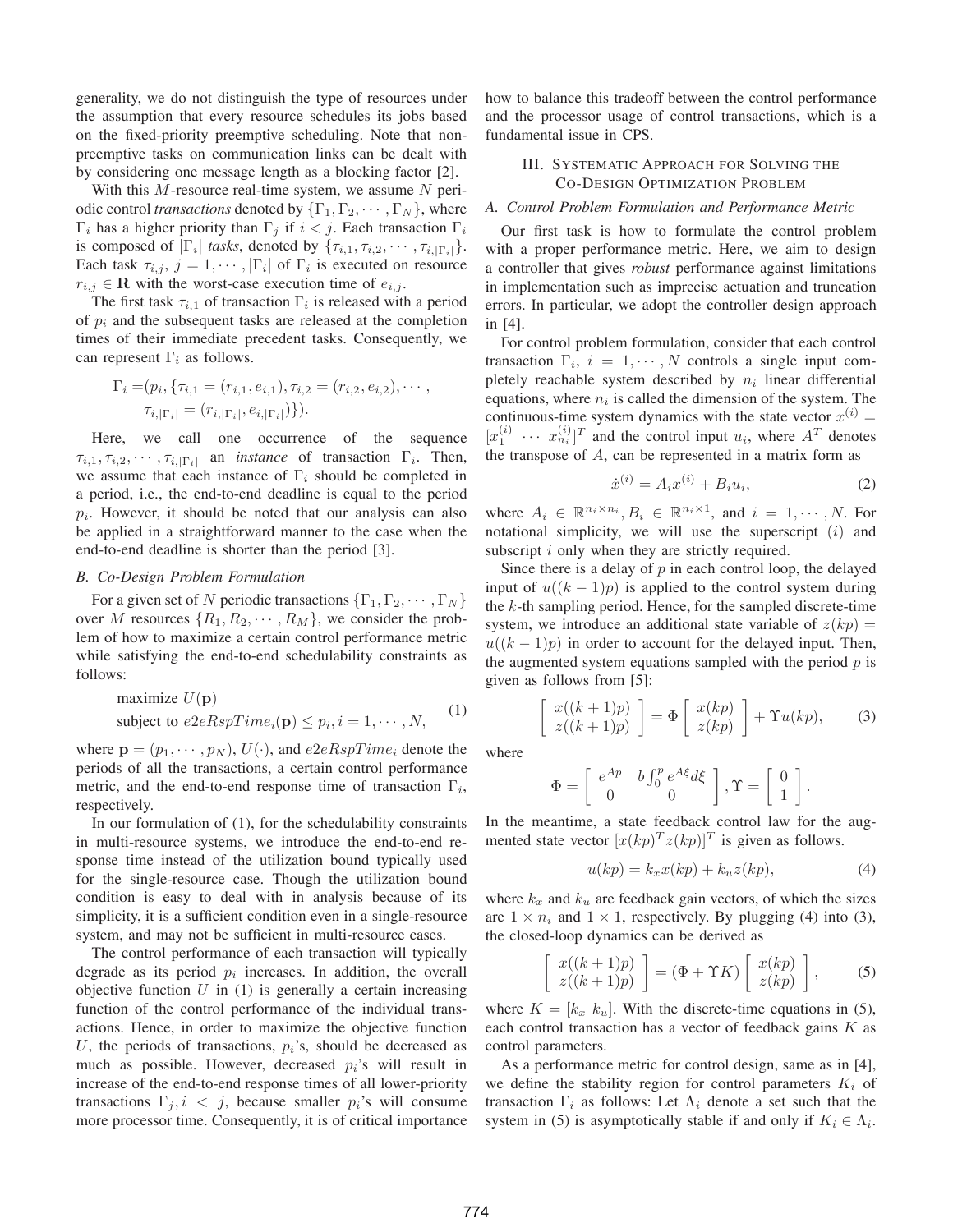Here, we call  $\Lambda_i$  the *stability region* of transaction  $\Gamma_i$ . Obviously, a small area of  $\Lambda_i$  requires a more accurate controller design because the control parameters  $K_i$  should remain in the region despite the imprecision in implementation. Hence, with a large area of  $\Lambda_i$ , the control system will become more robust to implementation errors.

The stability region  $\Lambda_i$  is generally a complex region in a multidimensional space. Hence, in order to quantify the stability region  $\Lambda_i$  with a single scalar value, we need an effective measure that properly represents the area of  $\Lambda_i$ . Here, we introduce the stability center  $\theta_i$  and the stability radius  $\mu_i$  as the Chebyshev center and the Chebyshev radius of  $\Lambda_i$ , respectively [4]. Briefly speaking, the Chebyshev center of a bounded set is defined as the center of the largest inscribed ball of the set, and the corresponding radius is called the Chebyshev radius. With the above definitions, the *stability radius*  $\mu_i$ , which is actually the Chebyshev radius of  $\Lambda_i$ , is an effective measure of the stability region  $\Lambda_i$ .

With the stability radius  $\mu_i$ , we can now define the performance metric  $U(\mathbf{p}) = \min_{i=1,\dots,N} \mu_i$ , which is the smallest stability radius among those of the  $N$  stability regions. Now, the overall co-design problem in (1) becomes

maximize 
$$
\min_{i=1,\dots,N} \mu_i(p_i)
$$
  
subject to  $e2eRspTime_i(\mathbf{p}) \le p_i, i = 1,\dots,N,$  (6)

where we explicitly show the dependencies of  $\mu_i$  on  $p_i$  because the stability radius  $\mu_i$  of transaction  $\Gamma_i$  is a function of its own period  $p_i$ .

## *B. Computation of the Stability Radius*

In the case of first-order systems where  $n_i = 1$ , the stability region  $\Lambda$  can be analytically obtained as a triangle by using the Jury criterion [5]. First, the characteristic polynomial of the matrix  $\Phi + \Upsilon K$  in (5) is given as

$$
z^2 - \left(e^{\lambda_1 p} + k_u\right)z + e^{\lambda_1 p}k_u - bk_x I(p),
$$

where  $\lambda_1$  is the eigenvalue of the continuous-time system in (2) and  $I(p) = \int_0^{\bar{p}} e^{\lambda_1 \xi} d\xi = (e^{\lambda_1 p} - 1)/\lambda_1$ . Then, the Jury criterion [5] gives the following inequalities for  $K = [k \ k]$ . criterion [5] gives the following inequalities for  $K = [k_x \, k_y]$ :

$$
\begin{bmatrix} e^{\lambda_1 p} & -bI(p) \\ -(e^{\lambda_1 p}-1) & bI(p) \\ -(e^{\lambda_1 p}+1) & bI(p) \end{bmatrix} \begin{bmatrix} k_x \\ k_u \end{bmatrix} < \begin{bmatrix} 1 \\ 1-e^{\lambda_1 p} \\ 1+e^{\lambda_1 p} \end{bmatrix}.
$$
 (7)

Consequently, the stability region  $\Lambda$  for K can be obtained as a triangle, which is formed by three lines given in (7). In addition, from Proposition 1 in [4], the stability radius  $\mu$  is given as

$$
\mu = \begin{cases}\n\frac{\lambda_1}{e^{\lambda_1 p} (\lambda_1 + |B|) - |B|}, & \text{if } \lambda_1 > 0; \\
\frac{\lambda_1}{e^{\lambda_1 p} (\lambda_1 + 2|B|) + \lambda_1 - 2|B|}, & \text{if } \lambda_1 < 0; \\
\frac{1}{1 + p|B|}, & \text{if } \lambda_1 = 0.\n\end{cases}
$$
\n(8)

Note that it can be easily shown from (8) that the stability radius  $\mu$  monotonically decreases with  $p$ .

In general, it is formidable to compute the stability radius in higher-order systems. However, it is still possible to derive the empirical probability for the system in (5) being stable by using the randomized algorithms [6].

Let  $P(\theta, \mu)$  denote the empirical probability for (5) being stable in the set of  $B_{\mu}(\theta) = \{K \mid ||K - \theta|| \leq \mu\}$ . Once  $\mu$  is given, we can numerically find  $\theta^*(\mu)$  that maximizes  $P(\theta, \mu)$ . Hence, for any given tolerance of  $\epsilon$ , the stability radius and the stability center can be estimated as the minimum  $\mu$  and the corresponding  $\theta^*$  such that  $P(\theta^*(\mu), \mu) \leq 1 - \epsilon$ .

Here, we give a brief introduction on how to apply the randomized algorithms to the calculation of the empirical probability  $P(\theta, \mu)$  for a given  $\mu$ . First, draw m random samples for  $\theta$ , denoted by  $\theta_1, \dots, \theta_m$ . Then, for each  $\theta_i$ , by drawing *n* samples of K in  $B_{\mu}(\theta)$ , calculate the empirical probability of  $P(\theta_i, \mu)$  denoted by  $P_n(\theta_i, \mu)$ . Finally, we can obtain the estimate of the stability center as  $\theta_{m,n}$  =  $\arg \max_{i=1,\dots,m} P_n(\theta_i,\mu)$ . Note that a detailed explanation including the selection rule for m and n with a given  $\epsilon$  can be found in [6].

# *C. Per-Job End-to-End Response Time Analysis and Multiple Visit Problem*

With the control problem formulation in the preceding sections, the remaining issue is how to derive a tight bound for the end-to-end response time. For calculation of the end-to-end response time, we may use the conventional per-job end-toend response time analysis [7], of which a brief overview is as follows.

For task  $\tau_{i,k}$  in transaction  $\Gamma_i$ , its per-job worst-case response time, denoted by  $w_{i,k}$ , is calculated by using the following recursive equation.

$$
w_{i,k} = e_{i,k} + \sum_{\forall j < i} \sum_{\{a | r_{j,a} = r_{i,k}\}} \left[ \frac{J_{j,a} + w_{i,k}}{p_j} \right] e_{j,a}, \quad (9)
$$

where  $J_{j,a}$  is the worst-case release jitter of a-th task  $\tau_{j,a}$  of a higher priority transaction  $\Gamma_j$ . Equation (9) implies that the per-job worst-case response time of task  $\tau_{i,k}$  can be calculated by adding the following two terms; *(i)* its own execution time  $e_{i,k}$  and *(ii)* the largest possible delay due to higher priority jobs on the same resource. Consequently, by applying (9) to all the tasks in transaction  $\Gamma_i$ , the worst-case end-to-end response time,  $e2eRspTime_i$ , can be calculated by summing up all the per-job response times as follows.

$$
e2eRspTime_i = \sum_{k=1}^{|\Gamma_i|} w_{i,k}.
$$

However, this per-job analysis can severely overrate the end-to-end response time when transaction  $\Gamma_i$  visits the same resource multiple times, which is termed the *multiple visit problem* [3].

As an illustrative example for the multiple visit problem of the per-job analysis, we consider the case in Fig. 2(a), where three Electronic Control Units (ECUs) are connected through a Controller Area Network (CAN) bus. We assume two transactions in the system as follows: A high priority transaction consists of five tasks  $(1, 2, 3, 4, 5)$  that utilizes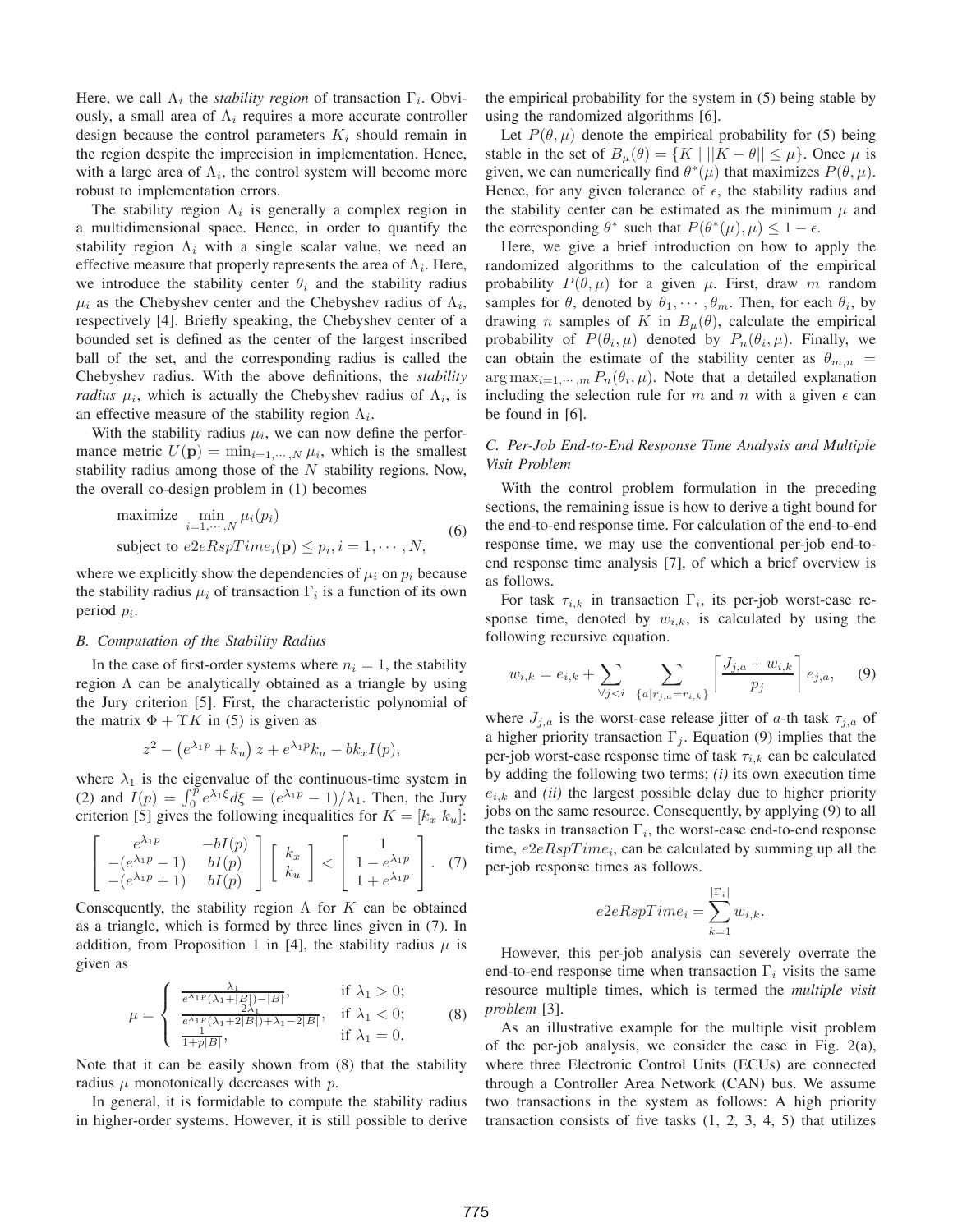

Fig. 2. Illustrative example of the multiple visit problem.

 $ECU_2$ ,  $CAN$ ,  $ECU_3$ ,  $CAN$ , and  $ECU_1$ , respectively. A low priority transaction has five tasks (6 , 7, 8, 9, 10) that utilizes  $ECU_1$ ,  $CAN$ ,  $ECU_2$ ,  $CAN$ , and  $ECU_3$ , respectively. In this system, the conventional per-job analysis is illustrated in Fig. 2(b).

In the figure, the low priority transaction visits CAN two times with task 7 and task 9. For each visit, the per-job analysis assumes that the worst-case delay by the high-priority tasks is attributed by task 2 and task 4. Hence, as shown in Fig. 2(b), the execution times of tasks 2 and 4 in the highpriority transaction may be *double-counted* in calculation of the end-to-end response time of the low-priority transaction. Obviously, this redundant counts in the per-job analysis will result in an overestimation of the end-to-end response time, which becomes more severe as the number of the multiple visit increases.

## *D. Per-Resource End-to-End Response Time Analysis*

To resolve the multiple visit problem of the traditional perjob response time analysis explained in the previous section, we introduce the recently developed per-resource end-to-end response time analysis [3]. Figure 3 gives an illustration that compares the per-job analysis and the per-resource analysis.

In our per-resource response time analysis, the end-to-end response time of transaction  $\Gamma_i$  can be calculated as follows:

$$
e2eRspTime_{i} = \sum_{\forall R_{l} \in \mathbf{R}} \left( \sum_{\{(i,k)|r_{i,k}=R_{l}\}} e_{i,k} + \sum_{j=1}^{i-1} TD_{i}^{j}(R_{l}) \right), \qquad (10)
$$

where  $e_{i,k}$  is the execution time of task  $\tau_{i,k}$  and  $TD_i^j(R_i)$ <br>denotes the per-resource total delay which is defined as the denotes the per-resource total delay, which is defined as the worst-case total delay that one instance of  $\Gamma_i$  experiences due to higher priority transactions  $\Gamma_j$ ,  $j = 1, \dots, i-1$  at resource  $R_l$ .

In order to further derive the total delay  $TD_i^j(R)$  in (10), we reduce a notion of the per-resource total window denoted introduce a notion of the per-resource total window, denoted by  $TW_i(R)$ , which is defined as the time duration during which an instance of transaction  $\Gamma_i$  has unfinished tasks on resource R. Then, to find  $TD_i^j(R)$ , we introduce an iterative<br>convergence approach similarly as in the traditional recursive convergence approach, similarly as in the traditional recursive response time equation [8], [9].

Initially, we set  $TD_i^j(R) = 0$  for all the transactions  $\Gamma_j$ ,  $j =$ <br> $\ldots$ ,  $j-1$  and for all the resources  $R \in \{R_1, R_2, \ldots, R_k\}$  $1, \dots, i-1$  and for all the resources  $R \in \{R_1, R_2, \dots, R_M\}.$ Then, we have the following iterative equation between  $TW_i(R)$  and  $TD_i^j(R)$ :

$$
TW_i(R) = \sum_{v_1 \le k \le v_m} e_{i,k} + \sum_{\forall R_l \in \mathbf{R}} \sum_{j=1}^{i-1} TD_i^j(R_l) X_{v_1}^{v_m}(R_l), \qquad (11)
$$

where

$$
X_{v_1}^{v_m}(R_l) = \begin{cases} 1, & \text{if any of } \{\tau_{i,v_1}, \cdots, \tau_{i,v_m}\} \text{ visits } R_l; \\ 0, & \text{otherwise.} \end{cases}
$$

Once  $TW_i(R_l)$  for resource  $R_l$  is given,  $TD_i^j(R_l)$  can be tained by obtained by

$$
TD_i^j(R_l) = \sum_{\{a|r_{j,a}=R_l\}} \left( C_i^{j,a}(TW_i(R_l)) \times e_{j,a} \right), \quad (12)
$$

where  $C_i^{j,a}(TW_i(R_i))$  denotes the worst-case total number of instances of  $e_i$ , attributing to  $TD^j(R_i)$  in  $TW_i(R_i)$ . We can instances of  $e_{j,a}$  attributing to  $TD_i^j(R_l)$  in  $TW_i(R_l)$ . We can calculate  $C^{j,a}(TW_i(R_l))$  by calculate  $C_i^{j,a}(TW_i(R_l))$  by

$$
C_i^{j,a}(TW_i(R_l)) = \min\left[Z_{j,a}(TW_i(R_l)), \sum_{\{k|r_{i,k}=R_l\}} I_{j,a}(i,k)\right],
$$
 (13)

where  $Z_{j,a}(TW_i(R_l)) = [J_{j,a} + TW_i(R_l)/p_j]$  and  $I_{j,a}(i,k)$ is the largest possible number of release of task  $\tau_{j,a}$  during the busy period of task  $\tau_{i,k}$  which can be obtained from (9).

Consequently, by applying (11), (12), and (13) altogether in an iterative manner, we can calculate the total delay  $\overline{TD}_i^j(R)$ ,<br>which in turn gives the end-to-end response time by (10) which in turn gives the end-to-end response time by (10).

## IV. NUMERICAL STUDY

#### *A. Simulation Setup*

We consider a multi-resource system in Fig. 1. Assume that there are four transactions, denoted by  $\{\Gamma_1, \Gamma_2, \Gamma_3, \Gamma_4\}$ . Our goal is to determine the periods of transactions  $\Gamma_1$  and  $\Gamma_2$ while  $\Gamma_3$  and  $\Gamma_4$  have fixed periods. In addition, we assume that the shared network in Fig. 1 is a Controller Area Network (CAN) bus, which is considered as one of the resources as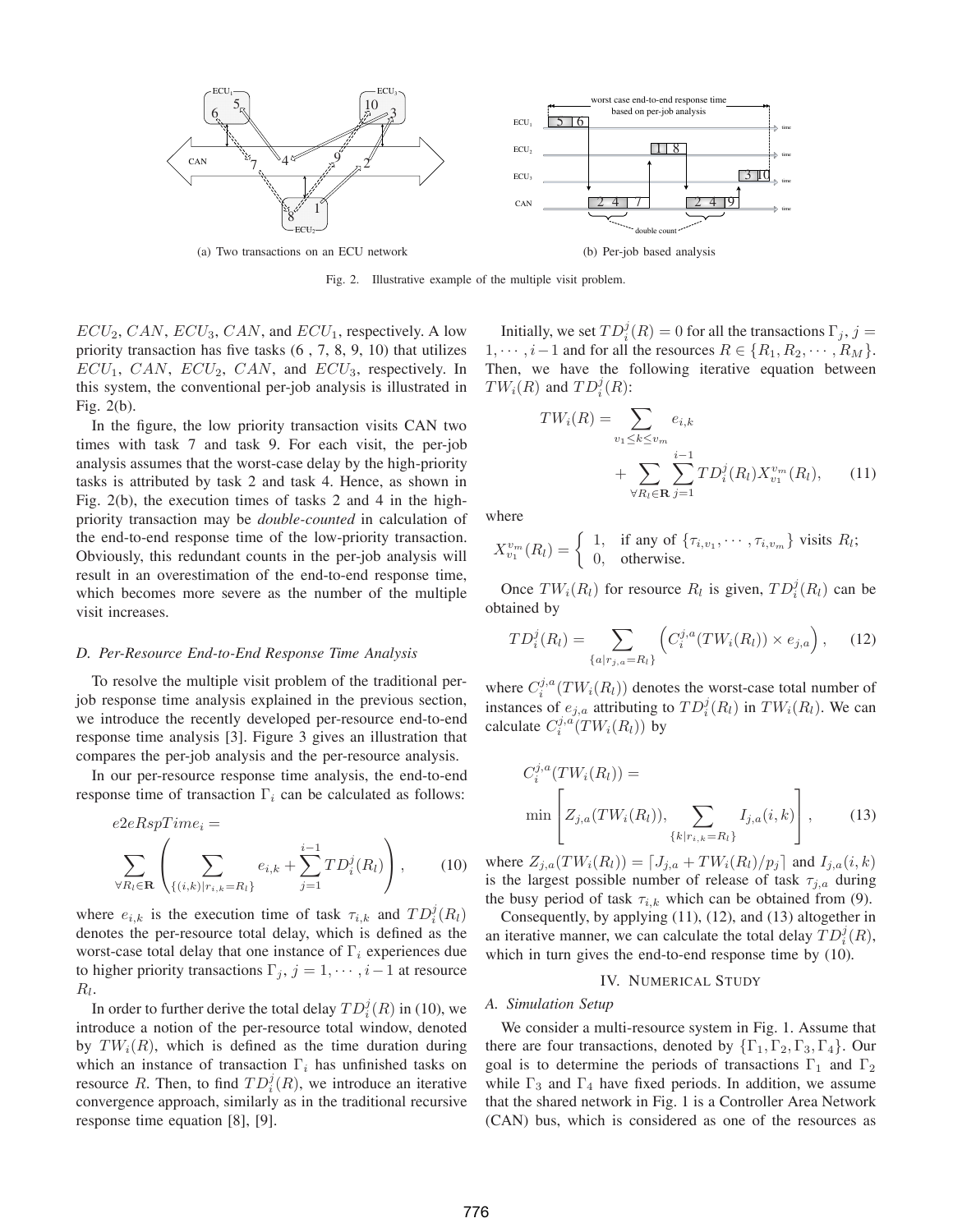

Fig. 3. Conceptual comparison of per-job analysis and per-resource analysis.

|            | Period   | <b>Execution</b> time                        |    |
|------------|----------|----------------------------------------------|----|
|            |          | $C_i$ , $A_i$ , Node <sub>i</sub><br>$S_i$ . |    |
| L'1        | $_{p_1}$ |                                              | 50 |
| $\Gamma_2$ | $_{p_2}$ | 20                                           | 60 |
| $\Gamma_3$ | 1500     | 30                                           | 70 |
|            | 3000     |                                              |    |

TABLE I THE PERIODS OF TRANSACTIONS AND THE EXECUTION TIMES OF RESOURCES IN MS.

|            | Per-job analysis                                                      | Per-resource analysis                                                 |
|------------|-----------------------------------------------------------------------|-----------------------------------------------------------------------|
| $U_{prim}$ | $\mathbf{p}^* = (340, 780)$<br>$\mu(\mathbf{p}^*) = (0.5525, 0.0740)$ | $\mathbf{p}^* = (340, 400)$<br>$\mu(\mathbf{p}^*) = (0.5525, 0.2442)$ |
| $U_{ours}$ | ${\bf p}^* = (700, 580)$<br>$\mu(\mathbf{p}^*) = (0.3303, 0.1377)$    | $\mathbf{p}^* = (650, 290)$<br>$\mu(\mathbf{p}^*) = (0.3532, 0.3510)$ |

TABLE II THE OPTIMAL SOLUTION **p**∗ TO THE RESPECTIVE FORMULATION AND THE CORRESPONDING STABILITY RADIUS.

already explained in Section II-A. The visit sequences of transactions are given as follows:

$$
\Gamma 1: \{S_1, CAN, C_1, CAN, A_1\},
$$
  
\n
$$
\Gamma 2: \{S_2, CAN, C_2, CAN, A_2\},
$$
  
\n
$$
\Gamma 3: \{N_1, CAN, C_1, CAN, N_2, CAN, C_1, CAN, N_1\},
$$
  
\n
$$
\Gamma 4: \{N_3, CAN, C_2, CAN, N_2, CAN, C_2, CAN, N_3\},
$$

where  $S_i$ ,  $C_i$ ,  $A_i$ ,  $i = 1, 2$  and  $N_i$ ,  $i = 1, 2, 3$  denote Sensor<sub>i</sub>, Controller<sub>i</sub>, Actuator<sub>i</sub>, and Node<sub>i</sub> in Fig. 1, respectively. The periods of each transaction and the execution times at each resource are summarized in Table I. The priority of a transaction is given with the rate-monotonic priority assignment. For the dynamics of Plant<sub>1</sub> and Plant<sub>2</sub>, we use  $\lambda_1 = 1$  and  $\lambda_2 = 3$ , respectively, and  $B = 1$  for both plants.

## *B. Comparison of the Stability Regions*

Due to the page limit, here we only show the numerical result of the robustness performance of the overall system. In particular, in order to see the effect of both the control metric and the response time analysis, we introduce the following objective in (1) for comparison with our objective function:  $U_{primitive}(\mathbf{p}) = -\sum_{i=1}^{N} p_i.$ <br>With the introduction of I

With the introduction of  $U_{primitive}$ , we have the following four combinations for solving the optimization problem of (1):  $(U_{primitive}$ , per-job analysis),  $(U_{primitive}$ , per-resource analysis),  $(U_{ours}$ , per-job analysis), and  $(U_{ours}$ , per-resource analysis). Table II shows the optimal solution  $\mathbf{p}^* = (p_1^*, p_2^*)$ <br>to each combination and the corresponding stability radius analysis). Table II shows the optimal solution  $\mathbf{p} - (p_1, p_2)$ <br>to each combination and the corresponding stability radius  $\mu(\mathbf{p}^*) = (\mu_i(p_1^*), \mu_i(p_2^*))$ . Note that the underlined values are the period that gives the smallest stability radius and the corresponding stability radius between  $p_1^*$  and  $p_2^*$ .

In Table II, if we compare the results in each column, we can notice that  $U_{primitive}$  gives a smaller aggregate of the periods than  $U_{ours}$ . In fact, we can easily expect this result from the objective of each formulation. However, the smallest stability radius (underlined in Table II) is smaller with  $U_{primitive}$ . This fact indicates that  $U_{primitive}$  improves the control performance of one transaction at the expense of the other one, which results in a severe unbalance between the stability radius of two transactions.

The stability region of the transaction with the smallest stability radius in Table II are shown in Fig. 4. As we can expect from the analysis, the stability region increases either with the per-resource analysis or with the proposed objective. By comparing Fig. 4(a) and Fig. 4(d), we can conclude that our approach significantly increases the stability region.

# V. RELATED WORK

An early work on integration of real-time scheduling and control design was carried out by Seto *et al.* [10], where an optimal sampling period selection algorithm was proposed under the assumption that control performance monotonically increases as the periods decrease. In [11], RMA schedulability are formulated as an integer programming to obtain all the feasible periods of a task set, and then the optimal periods are derived by evaluating a given cost function. Overviews on scheduling and control co-design can be found in [12] and [13].

Palopoli *et al.* [4] presented a rigorous optimization approach for scheduling and control co-design in a single-